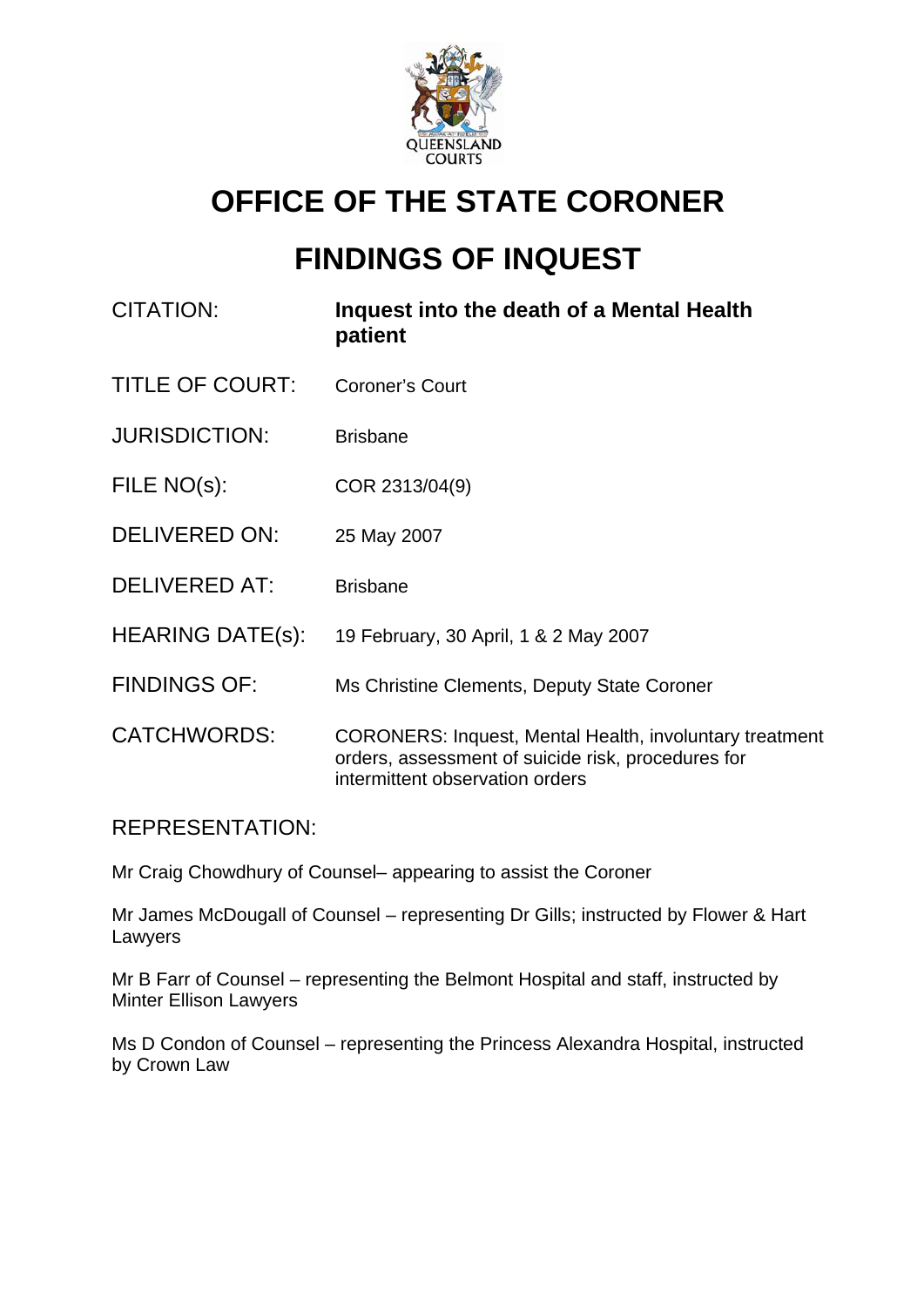The *Coroners Act 2003* provides in s45 that when an inquest is held into a death, the coroner's written findings must be given to the family of the person who died and to each of the persons or organisations granted leave to appear at the inquest. These are my findings in relation to the death of a mental health patient. They will be distributed in accordance with the requirements of the Act and an edited version placed on the website of the Office of the State Coroner.

## *The Coroner's jurisdiction*

Before turning to the evidence, I will say something about the nature of the coronial jurisdiction.

## *The scope of the Coroner's inquiry and findings*

A coroner has jurisdiction to inquire into the cause and the circumstances of a reportable death. If possible he/she is required to find:-

- whether a death in fact happened;
- $\bullet$  the identity of ;
- when, where and how the death occurred; and
- what caused the person to die.

There has been considerable litigation concerning the extent of a coroner's jurisdiction to inquire into the circumstances of a death. The authorities clearly establish that the scope of an inquest goes beyond merely establishing the medical cause of death.

An inquest is not a trial between opposing parties but an inquiry into the death. In a leading English case it was described in this way:-

*It is an inquisitorial process, a process of investigation quite unlike a criminal trial where the prosecutor accuses and the accused defends… The function of an inquest is to seek out and record as many of the facts concerning the death as the public interest requires.* [1](#page-1-0)

The focus is on discovering what happened, not on ascribing guilt, attributing blame or apportioning liability. The purpose is to inform the family and the public of how the death occurred with a view to reducing the likelihood of similar deaths. As a result, the Act authorises a coroner to make preventive recommendations concerning public health or safety, the administration of justice or ways to prevent deaths from happening in similar  $circum$ stances in future.<sup>[2](#page-1-1)</sup> However, a coroner must not include in the findings or any comments or recommendations statements that a person is or maybe guilty of an offence or is or maybe civilly liable for something.<sup>[3](#page-1-2)</sup>

1

<span id="page-1-0"></span><sup>1</sup> *R v South London Coroner; ex parte Thompson* (1982) 126 S.J. 625 2 s46

<span id="page-1-1"></span>

<span id="page-1-2"></span> $3$  s45(5) and 46(3)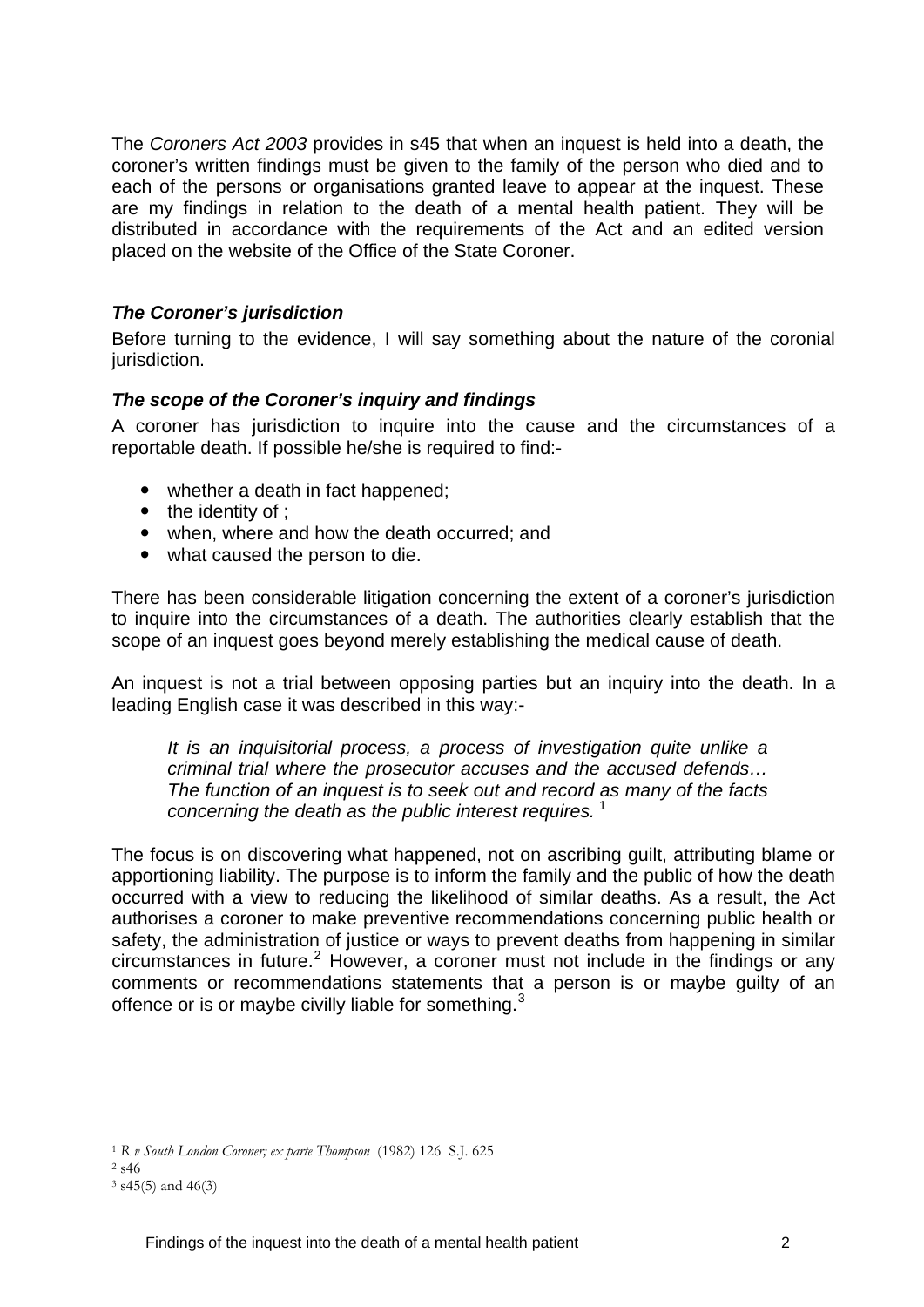## *The admissibility of evidence and the standard of proof*

Proceedings in a coroner's court are not bound by the rules of evidence because section 37 of the Act provides that the court "*may inform itself in any way it considers appropriate."* That doesn't mean that any and every piece of information however unreliable will be admitted into evidence and acted upon. However, it does give a coroner greater scope to receive information that may not be admissible in other proceedings and to have regard to its provenance when determining what weight should be given to the information.

This flexibility has been explained as a consequence of an inquest being a fact-finding exercise rather than a means of apportioning guilt: an inquiry rather than a trial.<sup>[4](#page-2-0)</sup>

A coroner should apply the civil standard of proof, namely the balance of probabilities, but the approach referred to as the *Briginshaw* sliding scale is applicable.<sup>[5](#page-2-1)</sup> This means that the more significant the issue to be determined, the more serious an allegation or the more inherently unlikely an occurrence, the clearer and more persuasive the evidence needed for the trier of fact to be sufficiently satisfied that it has been proven to the civil standard.<sup>[6](#page-2-2)</sup>

It is also clear that a Coroner is obliged to comply with the rules of natural justice and to act judicially.<sup>[7](#page-2-3)</sup> This means that no findings adverse to the interest of any party may be made without that party first being given a right to be heard in opposition to that finding. As Annetts v McCann<sup>[8](#page-2-4)</sup> makes clear that includes being given an opportunity to make submissions against findings that might be damaging to the reputation of any individual or organisation.

### *Introduction*

The deceased had a history of depression. She had a number of hospital admissions, the first in May 2004 when she was admitted to the Wesley Hospital for depression; she was later admitted to the Toowong Private Hospital in 2004 due to another bout of depression. She was discharged from Toowong Private Hospital on 16 June 2004 after it was considered she was well enough to return home. In July 2004 she attempted to commit suicide by taking an overdose of medication and going into a local Reserve. After being located she was admitted to the Logan Hospital and following her discharge from the Logan Hospital she was transferred to the Belmont Private Hospital. She remained in the Belmont Private Hospital until she was discharged on 1 August 2004. She was readmitted to the Belmont Private Hospital on 21 August 2004 and discharged on the 30 August 2004 after refusing electroconvulsive treatment (ECT).

Dr Unwin is a psychiatrist with extensive experience in treating the mentally ill. He commenced practice in 1964 and became a fellow of the Royal Australian and New Zealand College of Psychiatrists in 1972. He is also the Director of Medical Services at Belmont Hospital. He gave evidence at the inquest into this death. Dr Unwin saw

<sup>1</sup> <sup>4</sup> *R v South London Coroner; ex parte Thompson* per Lord Lane CJ, (1982) 126 S.J. 625 5 *Anderson v Blashki* [1993] 2 VR 89 at 96 per Gobbo J 6 Briginshaw v Briginshaw (1938) 60 CLR 336 at 361 per Sir Owen Dixon J

<span id="page-2-1"></span><span id="page-2-0"></span>

<span id="page-2-3"></span><span id="page-2-2"></span><sup>7</sup> *Harmsworth v State Coroner* [1989] VR 989 at 994 and see a useful discussion of the issue in Freckelton I., "Inquest

Law" in *The inquest handbook*, Selby H., Federation Press, 1998 at 13 8 (1990) 65 ALJR 167 at 168

<span id="page-2-4"></span>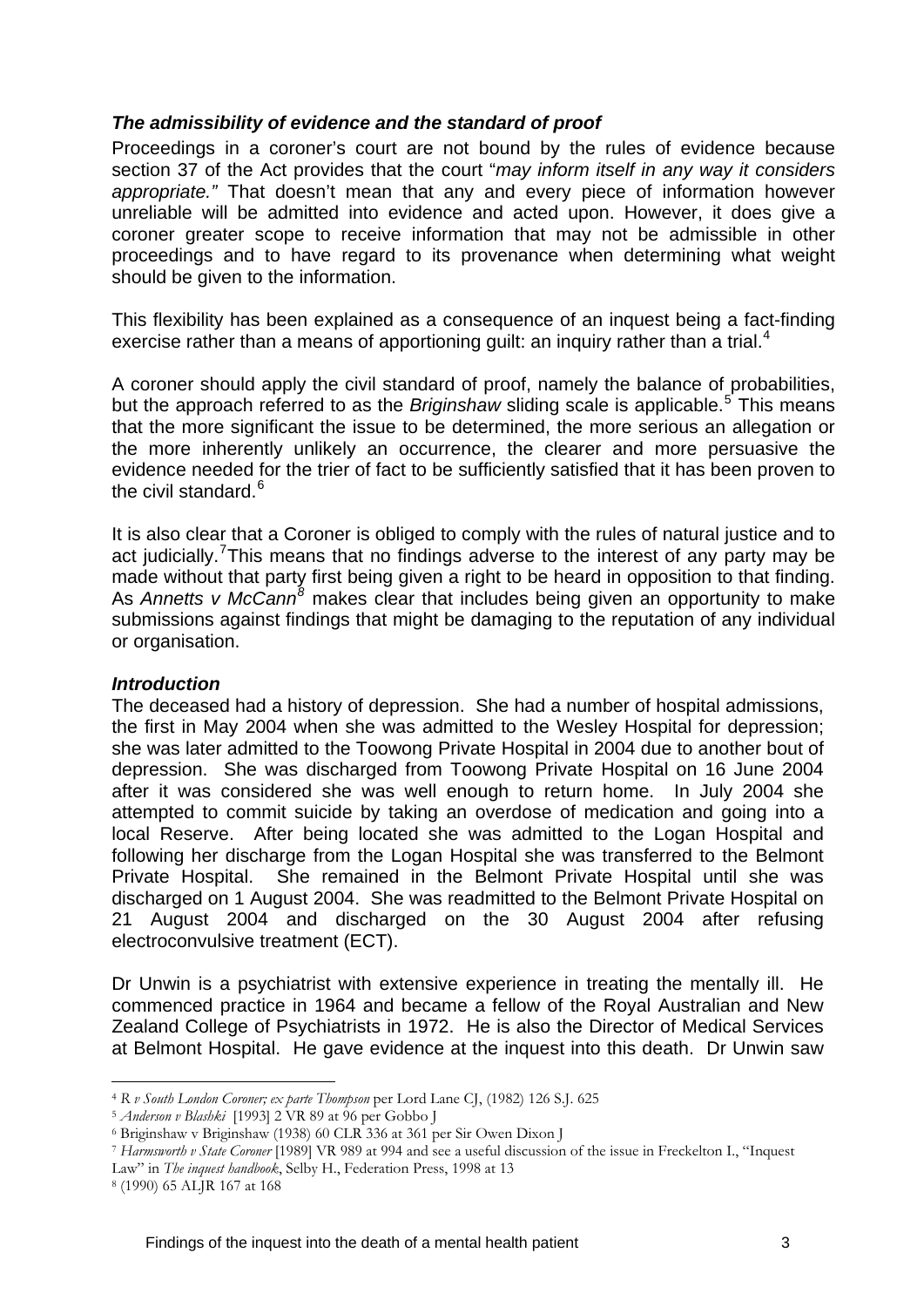the deceased from 16 July 2004 when she was transferred from Logan Hospital after an overdose. He indicated she had initially been diagnosed by him as suffering dysthymic disorder and generalised anxiety. She was displaying symptoms of lethargy, tiredness and anxiety. She was also suffering from a skin disorder and was experiencing feelings of itching and burning all over her body.

Further assessment by Dr Unwin concluded that she was suffering major depressive disorder with co-morbid somatozation disorder. She was discharged home on 1 August 2004 and prescribed antidepressants and antipsychotic medication.

On 16 August 2004 the deceased was reviewed by Dr Unwin at his rooms. She remained depressed and agitated and the Avanza medication was increased.

She was re-admitted to the Belmont Hospital on 21 August 2004. This occurred over a weekend and the admitting psychiatrist on call was Dr Alcorn. She was suffering generalised anxiety and an antipsychotic, Haloperidol was prescribed. Dr Alcorn raised the possibility of treatment via ECT. Upon Dr Unwin's review, it was decided to continue the drug therapy with Haloperidol before further considering ECT.

By 24 August 2004 preparation for the ECT was continuing. On the weekend of 27 August 2004, the deceased had weekend leave. Upon her return there was a consultation with the deceased, her husband and Dr Unwin. She and her husband had made their own inquiry and had considered the option of ECT and declined to accept the advice.

On 30 August 2004, Dr Unwin discharged the deceased from hospital. He did so after the deceased and her husband had considered his advice for treatment. Dr Unwin stated he considered the deceased to still be unwell and continuing to suffer a delusional belief that she had an infectious skin condition that was causing other people's deaths. She also believed that she should die.

Dr Unwin advised that although he could not guarantee a cure, his advice was that ECT and continuation of antipsychotic medication would assist her. She had experienced unpleasant side effects from the medication (Haloperidol) including the sensation of suffocating. She told Dr Unwin she would not take the medication. She and her husband also informed Dr Unwin that they had considered the option of ECT and had decided not to undergo such treatment. Dr Unwin considered that although they were wrong in his professional opinion to reject his advice, they did so in a considered and informed way. He explained that although she was delusional concerning her belief about her physical condition, he considered she was still rational and sufficiently capable of making the decision to decline treatment.

Most importantly, the deceased and her husband both thought at the time she was somewhat improved in her mental state. In particular, she was not expressing or considering suicide at this time. Dr Unwin took into account the view of the patient and family member.

Dr Unwin's notes recorded at the time indicate he advised them that "*I accordingly have warned them both that in my opinion, she was still unwell, still delusional*".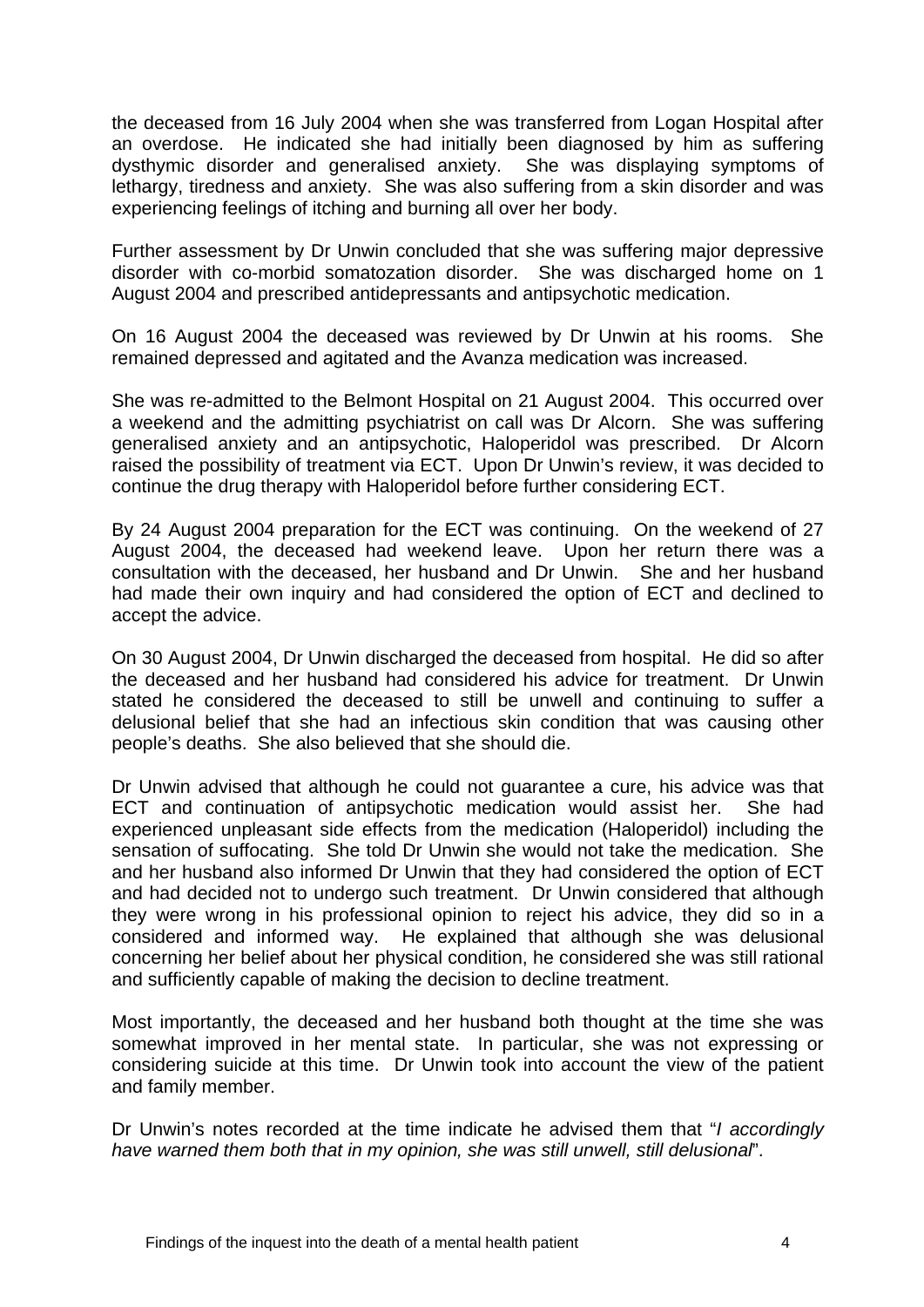He gave the firm opinion that "*antipsychotics and ECT was the only answer*". Dr Unwin advised them strongly that the deceased could become suicidal again. There were no current suicidal thoughts or plans. He immediately wrote to her general practitioner alerting him to these circumstances and advising the deceased to return should there be a recurrence of suicidal thoughts. He told the inquest that although patients can consciously lie on occasion about whether or not they are suicidal, it is a question of clinical judgment to test all the information available by conversing and engaging with the patient to check reliability. He acknowledged she was at heightened risk of suicide because she remained delusional. He told the inquest that he considered whether or not an involuntary treatment order should be made but decided that it was not appropriate to "*ride slip shod*" over the wishes of both the deceased and her husband.

Given these circumstances, Dr Unwin believed it was not required of him by law or appropriate to subject her to an involuntary treatment order. He discharged her on the following medication; Avanza 45mg at night, Stilnox 2 tablets at night, and Xanax, 250 mg.

The expert opinion of Dr Jacinta Powell was available to the inquest. As she acknowledged, her opinion was provided with the benefit of hindsight and only on the basis of review of documentation. However, Dr Powell considered that given the ongoing delusional belief coupled with refusal of treatment and risk of suicide in the context of a recent attempt to suicide, the deceased was at serious risk of significant deterioration in her mental health. She would therefore, have considered an involuntary treatment order on 30 August 2004 when Dr Unwin discharged the deceased from the Belmont Hospital. I acknowledge there is scope for difference in clinical opinion and decision making as I believe was reasonably demonstrated between the views of Dr Unwin and Dr Powell. Dr Powell also noted that in the circumstances where a patient refused treatment, she might be referred for a second opinion. Dr Unwin considered there had been wide review of the deceased's condition by other practitioners at various times, none of whom had stated that enforced treatment pursuant to the *Mental Health Act 2000* was indicated.

It remains one of the most difficult decision making exercises for mental health practitioners as well as one of the hardest decisions for a bereaved family to accept when a decision is made not to invoke an involuntary treatment order.

The deceased in fact, remained in the community until another sudden decline on Sunday 19 September 2004. Her daughter came home to find her mother in a highly distressed state. The deceased believed that a minor skin disorder she had been diagnosed with, keratosis, was infective and was causing infection and death throughout the world. She could not be persuaded this was not reality and she expressed the desire to end her life to stop causing harm to other people. She was delusional and hysterical. Her daughter contacted the Belmont Hospital but was advised there was no doctor available after hours to assess or admit her. The Princess Alexandra Hospital was contacted and she was taken there.

At the Princess Alexandra Hospital she was seen and assessed by a nurse trained in psychiatric assessment, Ms Tracy, and by the psychiatric registrar, Dr Nowell and subsequently the psychiatrist, Dr Jelesic-Bojicic. Due to the deceased's delusional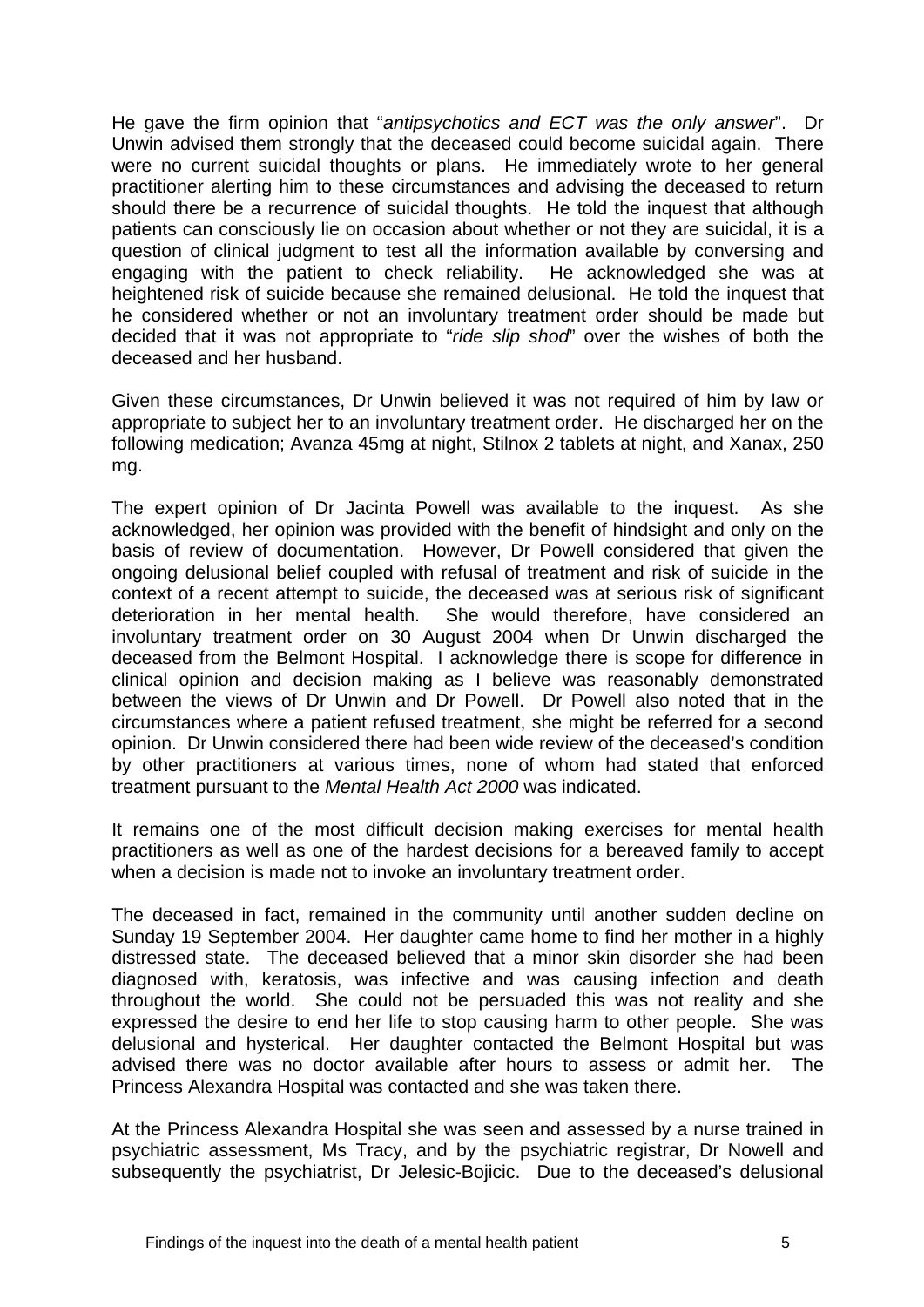thinking, distress and suicidal thoughts, she was assessed as at risk of suicide and not safe to be sent home. She required immediate involuntary treatment. There was no bed immediately available at the Princess Alexandra Hospital in their psychiatric unit and so she was kept in the emergency department. As she had previously been treated at the private Belmont Hospital, arrangements were made to transfer her to that hospital the next day, still subject to the involuntary treatment order. It was considered preferable for her to be transferred than to remain in the stressful environment of the emergency ward. In that ward, she was either given special, one on one care by a nurse, or placed in a room reserved for such patients which was close to the nurses' station. It appears from the record that overnight the deceased was monitored on fifteen minute observations in the room close to the nurses' station.<sup>[9](#page-5-0)</sup> I also note that for some time at least, a family member remained with her at the Princess Alexandra Hospital while in the emergency ward.

The appropriate documentation recording her assessment, history and the decision making process to invoke an involuntary treatment order was prepared at the Princess Alexandra Hospital. A call was made by Dr Jelesic Bojecic to the Belmont Hospital.

The Clinical Practice Coordinator at Belmont Hospital, Mr Michael Daly spoke with the psychiatrist from the Princess Alexandra Hospital. His recollection was that he clarified with the referring doctor that she did not require a bed in a secure area. The reason for this clarification was that there was no such bed available at Belmont at that time. Mr Daly says he understood from the referring doctor that the patient could be managed in an open psychiatric ward and thus the referral was accepted. Dr Jelesic Bojecic indicated she could not recall this detail but thought it possible it may have been discussed. Given the evidence that there were no secure beds available at Belmont Hospital at the time and Mr Daly's evidence of clarifying this issue, I accept the understanding was reached that the patient could be adequately cared for in an open psychiatric ward.

I note the subsequent independent review by Dr Powell also affirmed that it was suitable with appropriate supervision and observation to care for the patient in an open psychiatric ward at the time of her admission to Belmont Hospital. Likewise, Dr Unwin expressed the opinion that admission to a closed ward was indicated where there was a "*clear present emergent risk of harm*" that could not otherwise be managed by close supervision. Dr Unwin also indicated that even when subject to fifteen minute observations or if placed in a secure ward, it was impossible to guarantee absolute safety for a patient determined to self harm.

On 20 September 2004, the patient was transferred from the Princess Alexandra Hospital to the Belmont Private Hospital. As in the public sector, the care of a patient with mental illness is a team delivered service including psychiatrists, nurses trained in psychiatric care and allied health professionals. Mr Michael Daley was a well qualified and experienced psychiatric care trained nurse. His role as Clinical Practice Coordinator included the admission function for the patient on 20 September 2004. He placed her on thirty minute observations prior to her assessment by a psychiatrist at Belmont Hospital. He was aware of her previous admissions to Belmont and the previous suicide attempts. He spoke with the deceased and her husband. He recalls

1

<span id="page-5-0"></span><sup>&</sup>lt;sup>9</sup> Evidence from nurse Tracy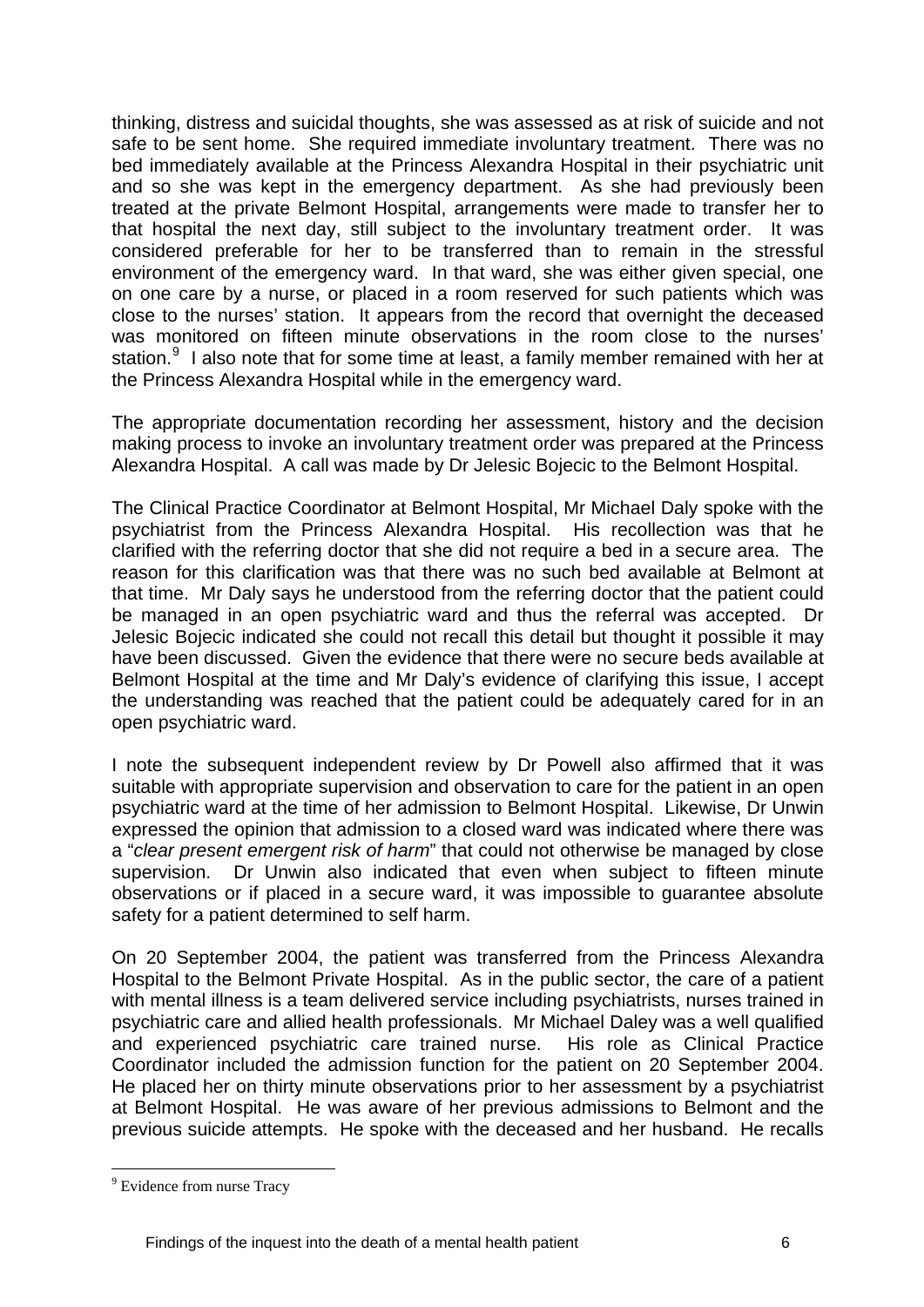she was agitated and still delusional about her skin condition. She was willing to participate in treatment.

In accordance with the requirement of the *Mental Health Act 2000* and no doubt, the admitting hospital's standard practice, the deceased was assessed by a psychiatrist.

In the early evening of 20 September 2004 she was seen by the psychiatrist, Dr Gills at the Belmont Hospital. Dr Unwin was on leave and had arranged for Dr Gills to be his locum. Dr Gills was admitted as a fellow in psychiatry in 2004. He could not say if he read all the notes relating to the deceased before seeing her but was sure he read the referral material. The deceased presented with symptoms of a depressive illness with psychotic features including somatic delusions and delusions of quilt. Dr Gills had available to him the information from the Princess Alexandra Hospital record that the deceased had expressed suicidal thoughts. However, in her interview with Dr Gills she denied any thoughts of suicide. Indeed, she appeared to acknowledge that she was unwell and required treatment. She consented to being hospitalised, being given medication and for treatment in preparation for ECT. This was in contrast to her refusal on 30 August 2004. Dr Gills assessed her at only a score of 30 on the GAF scale indicating a very low level of current functional thought and behaviour in her overall life decisions at the time. She was severely impaired, although Dr Gills would not go so far as to say that she was unable to make any rational decisions. She consented to treatment. After discussing her condition with her husband, Dr Gills ordered she be placed on fifteen minute observations and noted this in the medical records and advised Belmont Hospital nursing staff directly. His note in the 'Doctor's Admission Assessment' document includes the following; "*Admit involuntary treatment order 15 min obs ++ Nil leave*".

Dr Gills also gave evidence he verbally informed the nurse on duty that observations were now required every fifteen minutes.

The addition of ++ after the word 'obs' (observations), may appear cryptic nevertheless the 'nil leave' direction would seem quite clear. After hearing evidence from the doctors and the nurses, the interpretation was in fact, quite variable.

Dr Gills expected the direction would stand as he, the assessing treating doctor at the time, had directed. He did not expect this would be changed by a nurse. He explained he had added the two plus signs to highlight that he was ordering a change from the initial level of observations set by the Clinical Practice Coordinator, Michael Daly who had set thirty minute observations.

He thought that 'nil leave' would include a prohibition on going out into the grounds of the hospital.

The next morning, on 21 September 2004, Dr Gills saw the deceased again for more than 30 minutes. Dr Gills' interview was conducted in the presence of her Clinical Practice Coordinator, Mr Michael Daley. During this further interview, she asked reasonable questions about the proposed treatment before giving her consent to ECT. Again she denied any suicidal thoughts during the interview. She denied she had any problems with the medication prescribed to her the previous day.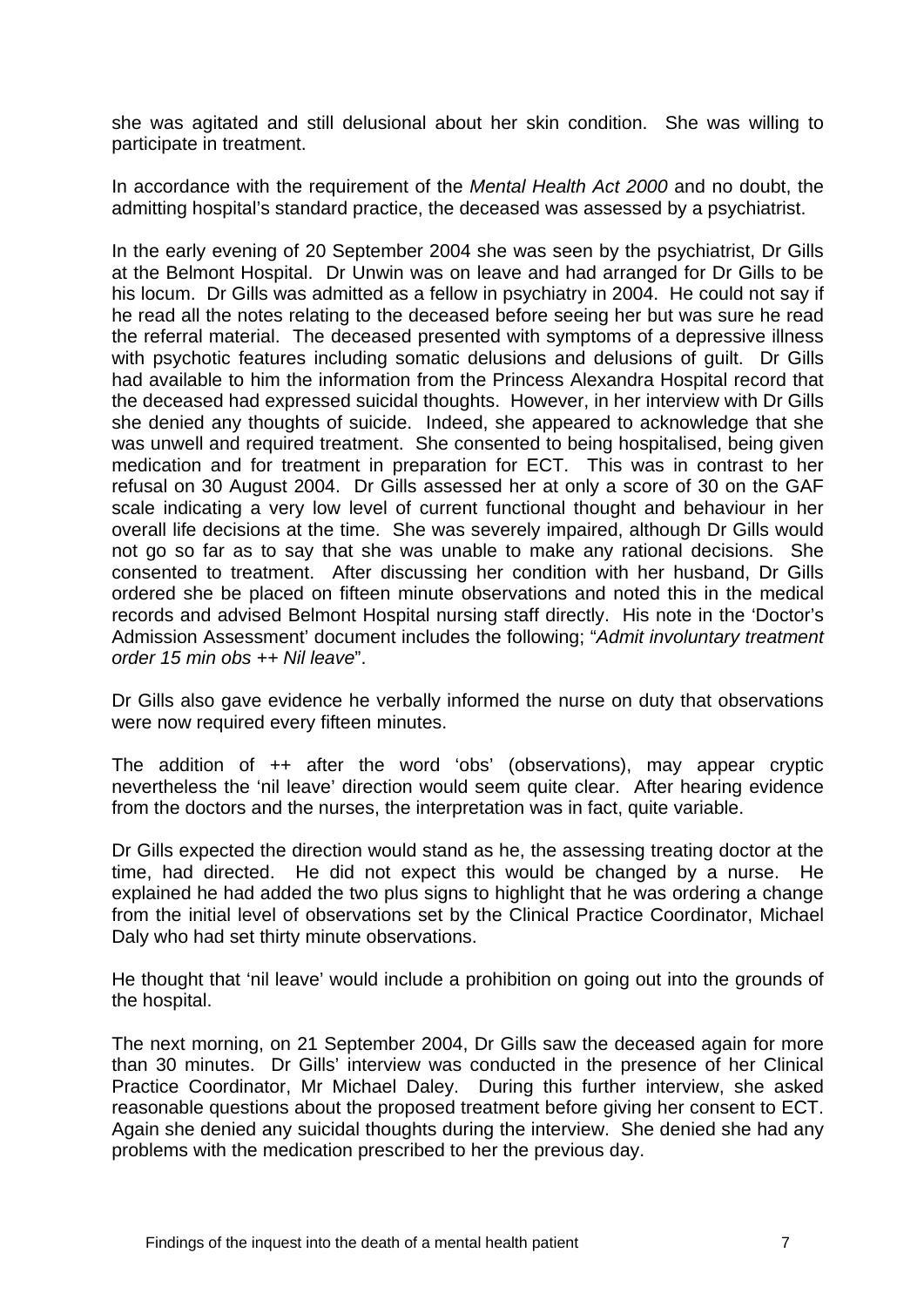By this time she had the benefit of a night's sleep and medication. Dr Gills thought her condition had improved overnight.

Mr Don White was a registered nurse and the Unit Manager for the acute psychiatric ward at the time of her death. He continues to work at the Belmont Hospital in a casual capacity. His role in 2004 did not involve direct clinical care. His role was supervisory and resource management focused as well as assisting staff in trouble shooting problems as they arose. It did not appear from his evidence that Mr White had fully read or appreciated her worsening condition when she was re-admitted to Belmont Hospital on 20 September 2004.

Mr White's evidence was that in 2004 he had authority to review and downgrade observations. He said he would inform the doctor as a professional courtesy. His evidence was at odds with Mr Daly and others that he should not have decreased the frequency of observations without reference to the doctor. He explained the decision to change the observations from fifteen to thirty minutes as rectifying what he thought was a mistake. He referred to the fact that Mr Daly had originally placed her on thirty minute observations on admission but this of course, was prior to assessment by Dr Gills. I find that in fact, it was Mr White who made the mistake in changing the doctor's instruction for fifteen minute observations to thirty minute observations.

Mr White made a valid point that visual observations are only one of the mechanisms used to try to ensure safety. Of greater significance is the one to one engagement of staff with patients to continue assessing their ongoing mental state.

Mr White's evidence to the inquest was that he was alerted by a nurse that a patient was missing but he didn't think it was the deceased. He thought this was about 11.20am. He said if the patient was missing at 11.00am he should have been told. He said between 11.20am and 11.30am inquiries were made and he was in contact with Mr Daly whereupon it became clear it was the deceased who was missing and indeed, was the person at the Carindale Shopping Centre.

Nurse Allwood's evidence indicates that she was trying to inform Mr White about the deceased's absence. Overall where there was conflict between Nurse Allwood and Unit Manager White, I relied on the evidence of Nurse Allwood. She appeared more careful in note taking and more consistent with her recollection of events. She admitted to taking actions which, upon review, were not in accordance with policy but were at the time what she thought was the proper thing to do.

At about 11.20am, she tried to speak with Mr White but he was busy on the phone so she conducted a quick search herself. The problem of course was that the deceased had not been seen since 10.30am. Nurse Allwood's sense of urgency was no doubt allayed by the fact that the deceased had appeared to demonstrate her rational and reliable behaviour by retuning to the hospital after being given permission to walk in the hospital grounds unaccompanied.

Nurse Allwood's and Mr White's evidence again highlights the continuing need to clarify what various levels of observation mean and what procedures flow when it is discovered that a patient is missing.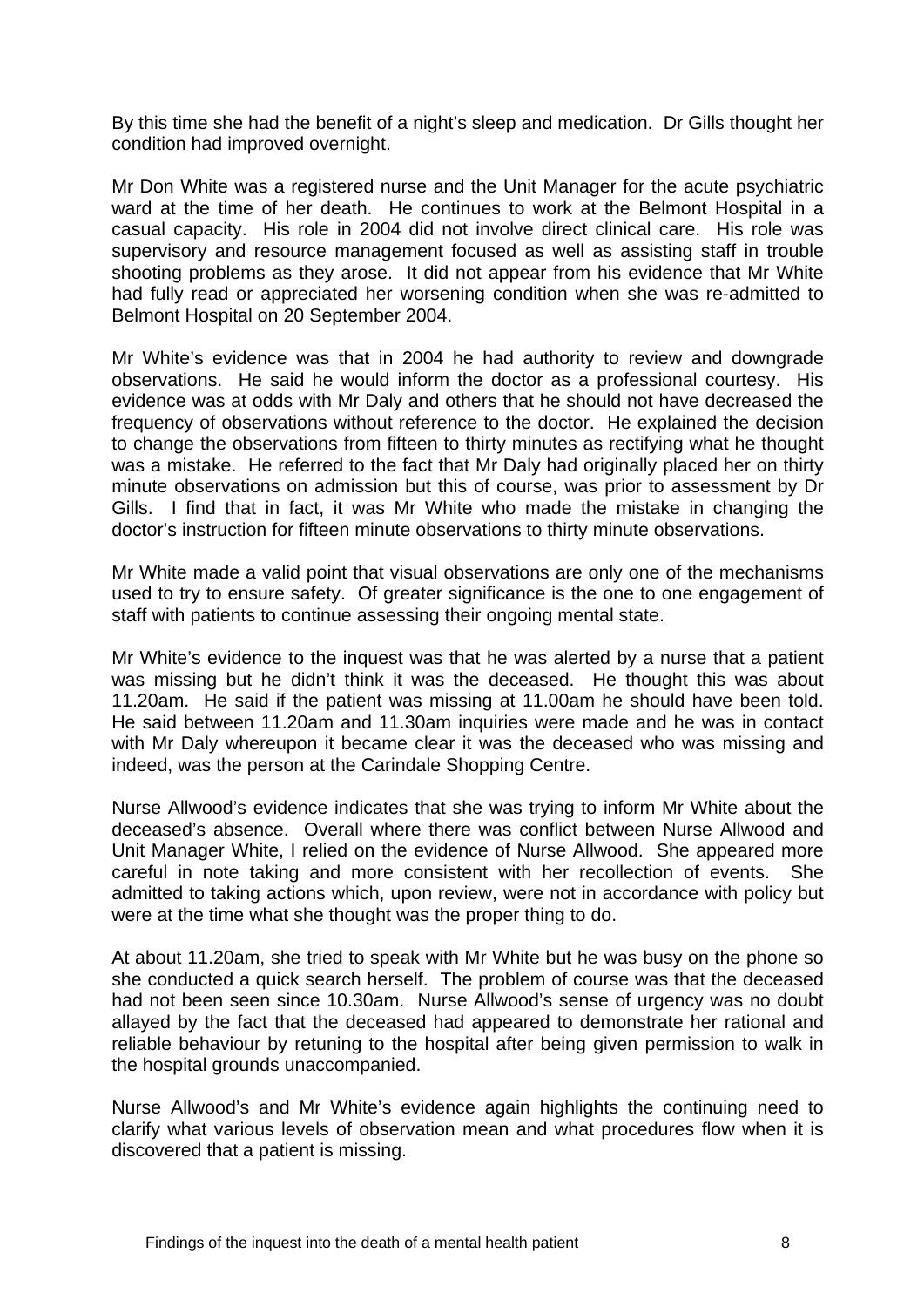Nurse Allwood had her tea break between 10.15am and 10.35am on the day that the deceased went missing from the ward. Nurse Allwood was assigned her care but the responsibility to maintain thirty minute observations was rotated between various nurses. She was told by Nurse Walden who had the responsibility to record observations at eleven o'clock that three patients had not been found. In accordance with her usual practice, the first thing that Nurse Allwood did was to check the ward. She found two of the three missing patients and also came across another patient who was distressed and took a little time with that patient. She said this was her understanding of common practice as quite often a patient would quickly be found in this way.

She acknowledged that by the time Nurse Walden advised her that the deceased was missing, it effectively meant she had not been sighted since 10.30am. She thought that Nurse Walden reported to her as she was the nurse assigned the responsibility for that patient. Her fears were not raised concerning the deceased because she had demonstrated her reliability in returning after an earlier walk in the grounds. When she too could not locate the deceased, she tried to report this to the Unit Manager, Mr White. He was engrossed in a phone call and rather than waste more time she continued her search. She was recalled to the office via intercom by which time information was coming into the hospital from police inquiring whether the hospital was missing a female patient.

Shortly after 10.44am that morning, the deceased committed suicide by jumping off the top level of a multi-story car park of the Carindale Shopping Centre. Some passers by immediately went to her assistance and flagged down a nearby patrolling police car. At about 11.00am police officers, Caton and Herbert arrived at the scene and contacted other police and the ambulance.

One of the police to arrive was Sergeant Mark Norrish. From previous experience, he suspected that the deceased may have come from the Belmont Private Hospital. He took a number of digital photographs and went to the hospital which is just across Creek Road from the Carindale Shopping Centre. He spoke to Don White. Sergeant Norrish asked Mr White if he could account for all his patients. Mr White replied *"Yes I can, if you have a seat and give me a minute I can get back to you".* Mr White returned a short time later with Michael Daley and advised Sergeant Norrish that a patient was missing. Sergeant Norrish then showed a photograph he had taken of the deceased. Both men recognised her. They were distressed.

#### *Assessment of ongoing risk*

Unfortunately, mental illness, particularly illness associated with depression, delusion and the risk of suicide, remains a very difficult area in which to reliably predict when a patient is at imminent elevated risk of serious self harm. There is no simple diagnostic tool available; instead a series of clinical evaluations of the patient's present condition and past history must be made. This assessment is supplemented by and tested for congruence with family and independently sourced information. As the various psychiatrists who gave evidence stated, in order to gauge a patient's current well being the continual process of risk assessment is essential. This process is a clinical task exercising judgment which can be assisted by the use of so called 'tick and flick' documents but is much more than mere completion of these forms.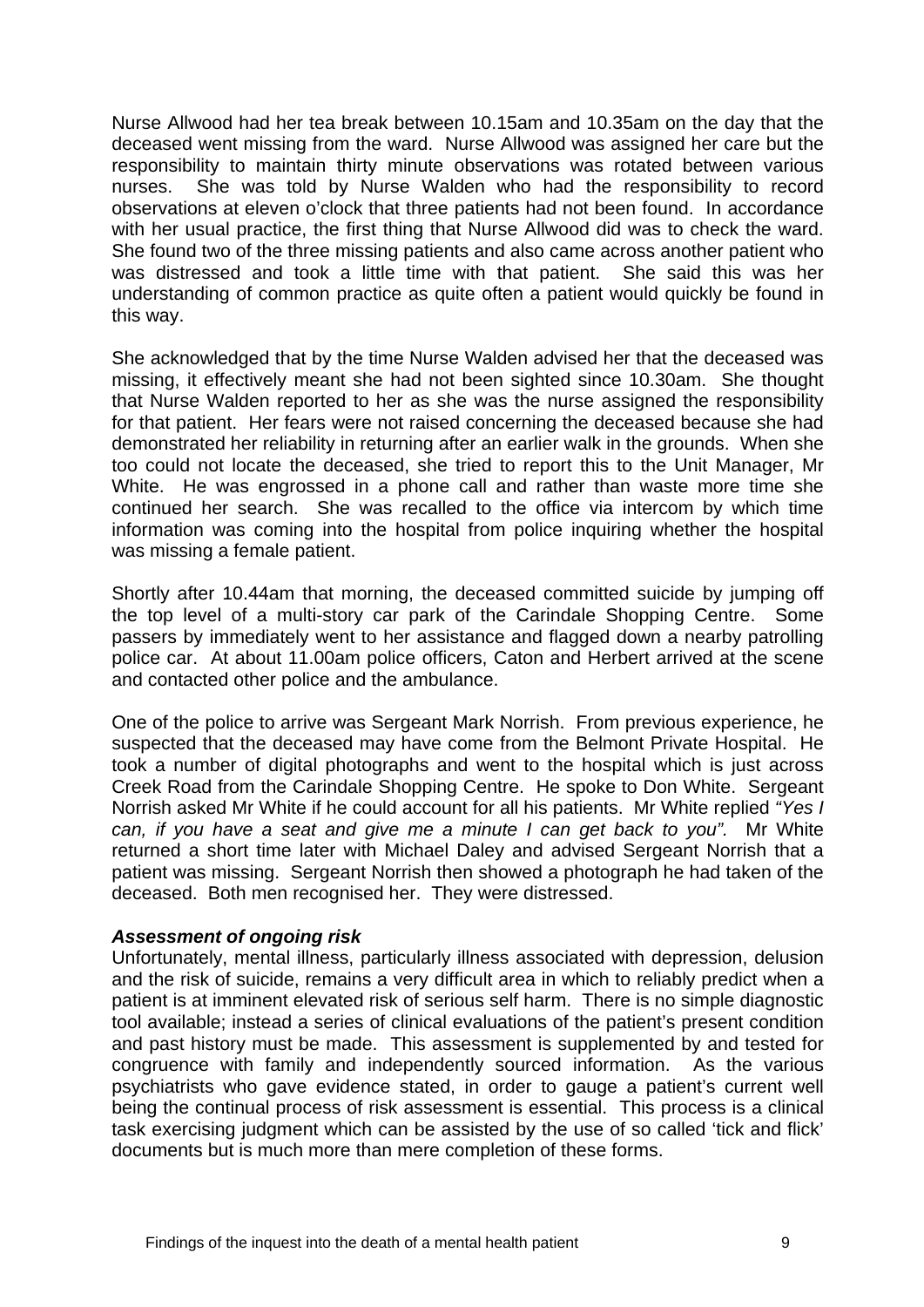The independent review provided by Dr Jacinta Powell recommended; *"Belmont Private Hospital give consideration to the introduction of a more comprehensive admission process including a clear suicide risk assessment and guidelines regarding the management of patients who have expressed suicidal ideation, have a recent history of a suicide attempt or present with conditions that place them at increased risk of suicide. Reassessment of risk should then occur in the event there is a change in a patient's mental state or circumstances at any point during the admission".*

Belmont Hospital has reviewed its admission and other polices as set out in the evidence of Mr Daly and in particular, the evidence of Mr McGurrin which I will not repeat. Suicide ideation management has now been highlighted in a documented process which will help to remind and guide staff in this continuing obligation. The clear identification of a nominated person with particular responsibilities has improved the observation regime.

#### *Observations*

The issue of the level of observation ordered for the deceased, what this level meant and what actually happened is crucial in this inquest.

Although Dr Unwin was away on leave and did not see the deceased on her admission in September 2004, he subsequently reviewed the information. His view was that he would "*watch her like a hawk"* during her admission because of the continuing delusion and resurfacing of suicidal thoughts. When asked if that would include being unable to walk out of the building, he relied *"Yes".*

He acknowledged there are multiple exits from the Belmont Hospital. There is no system of monitoring entry and exit except the requirement for observations as ordered. He explained to the court that even a delusional patient can be compliant with boundaries being set, for example a direction not to leave the ward except with permission. He considered the best method remained trained and continuing close observation of a patient. The only security at Belmont Hospital at the time was after hours night time security. Dr Unwin was supportive of consideration being given to closed circuit television, subject to proper rights of privacy being maintained. He acknowledged there have been other incidents of patients leaving the hospital without permission and of attempts and threats of suicide.

Dr Unwin was asked - *"what should happen if a patient is not present at thirty minute observations?* His response was - *"All hell should break lose"*. He expected that all hands would be called upon to search and if the patient was not found then the police should be notified if the patient was subject to involuntary treatment.

Mr Daly, the Clinical Practice Coordinator for Dr Unwin's patients, gave evidence that when he noted in the medical records the initial thirty minute observations for the deceased, he did not expect that she would be going out alone into the hospital grounds.

Directions about the level of observations after admission, are made by the treating doctor and are verbally advised to nursing staff and documented in the chart. That information is 'handed over' at the end of a shift to the incoming staff. Observations are carried out by a nurse assigned to that task only for half hour intervals. The nurse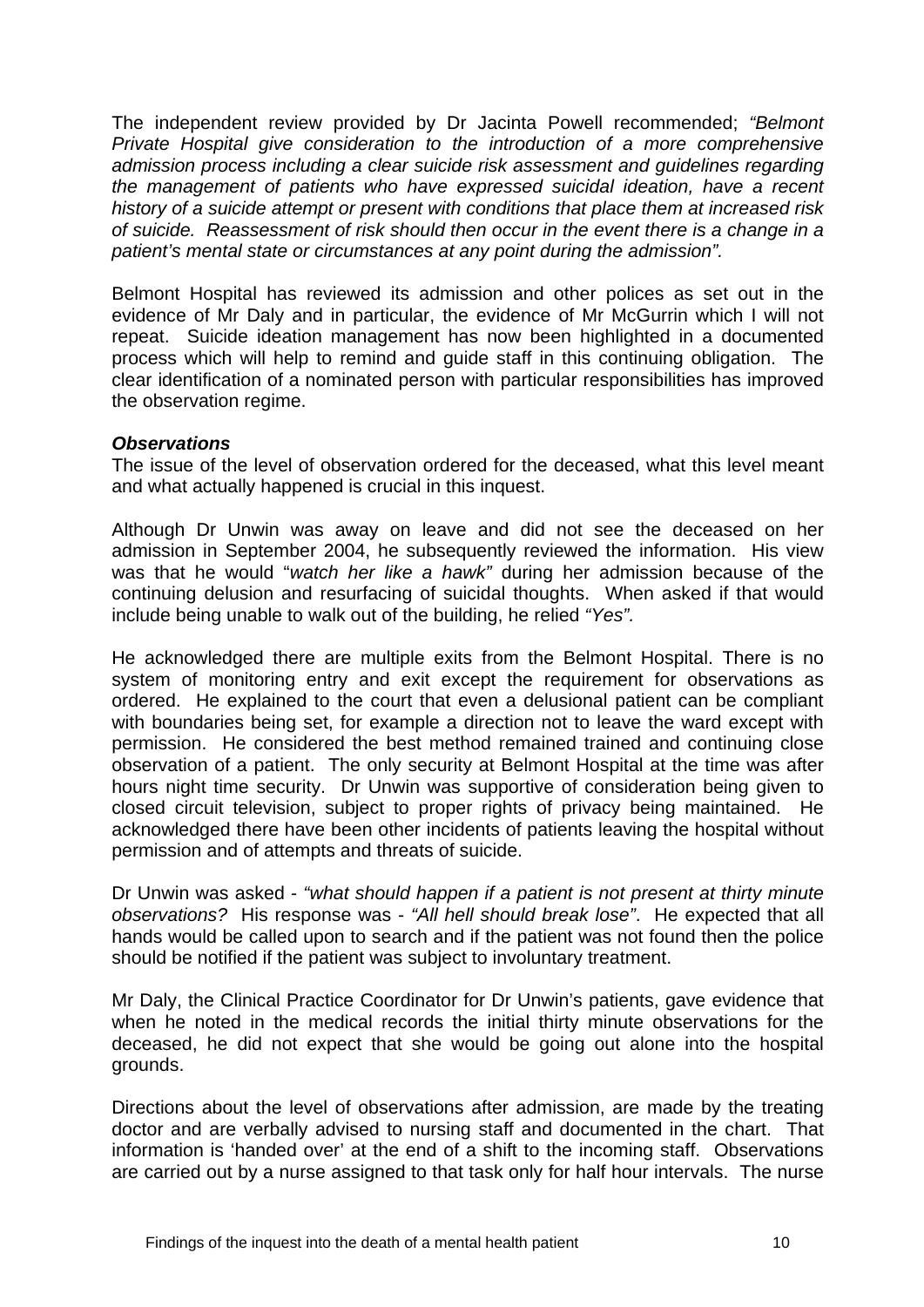marks in the sheet carried around the ward that the patient has been sighted at the required intervals of time. If the person was not seen, the Unit Manager was to be notified and then a search of the ward and hospital made. If the person was not located then the treating psychiatrist, police and family were to be informed.

Mr Daly confirmed that a nurse was not authorised to change the level of observations to a less stringent requirement without reference back to the doctor. The Unit Manager, Mr White was in error in doing so. Again, this may have reduced the watchfulness of staff concerning the deceased.

Mr Daly indicated that she should not have left the building with a notation in her file by Dr Gills which said 'nil leave'*.* The deceased should not have been given permission to go for an unaccompanied walk in the gardens. In fact, she did return to the hospital and reported back to Nurse Allwood after that walk which no doubt had the natural effect of allaying concern she may leave the hospital. I also note by this time, the direction changing the observation level made in error by Unit Manager, Mr White had occurred. Nurse Allwood was therefore working within the incorrect reference frame of 30 minute observations.

#### *Comment*

Despite the improvements in written documents regarding hospital policy and procedures around patient safety, there are issues still requiring the hospital's attention. Distribution of policy via e-mail is no doubt quick and efficient but requires certainty that all staff, including casual and agency staff, have in fact read and understood its content. The assertion that any changes are brought to the attention of staff at hand over time, the beginning or end of a shift, was not very re-assuring. The evidence at this inquest demonstrated that although staff might be dedicated, very experienced and caring, there was still a variation in the understanding of exactly what the terms 'nil leave' and 'fifteen minute observations' meant for patients.

Frankly, I doubt this will be improved until there is a shared opportunity in work time for doctors, together with nurses and supervising staff, to work through scenarios to clarify a common understanding and expectation of hospital policy and procedure. Mr Patrick McGurrin, the Director of Nursing indicated that *"people don't embrace policy"*.

As Dr Powell recommended, there needs to be both an implementation strategy and regular audit to manage understanding, compliance and feedback opportunities for staff and management. The observation policy must connect to the risk assessment process to mitigate risk.

#### *Containment of patients*

The issue of what mechanism, if any, was operating to stop the deceased from leaving the hospital at will is vexed. Mr Daly's evidence was that it took a mere four and a half minutes to leave the hospital building and be off the grounds. The family expectation is that their loved one would be kept safe from harm and restricted from being able to leave the hospital once she had been subject to an involuntary treatment order. The reality of modern best practice mental health care is that patients are given the greatest possible opportunity to participate and comply with their own treatment plans. Psychiatric wards are predominantly open wards and there are very few beds reserved for closed, locked occupation. The hospitals themselves are frequently open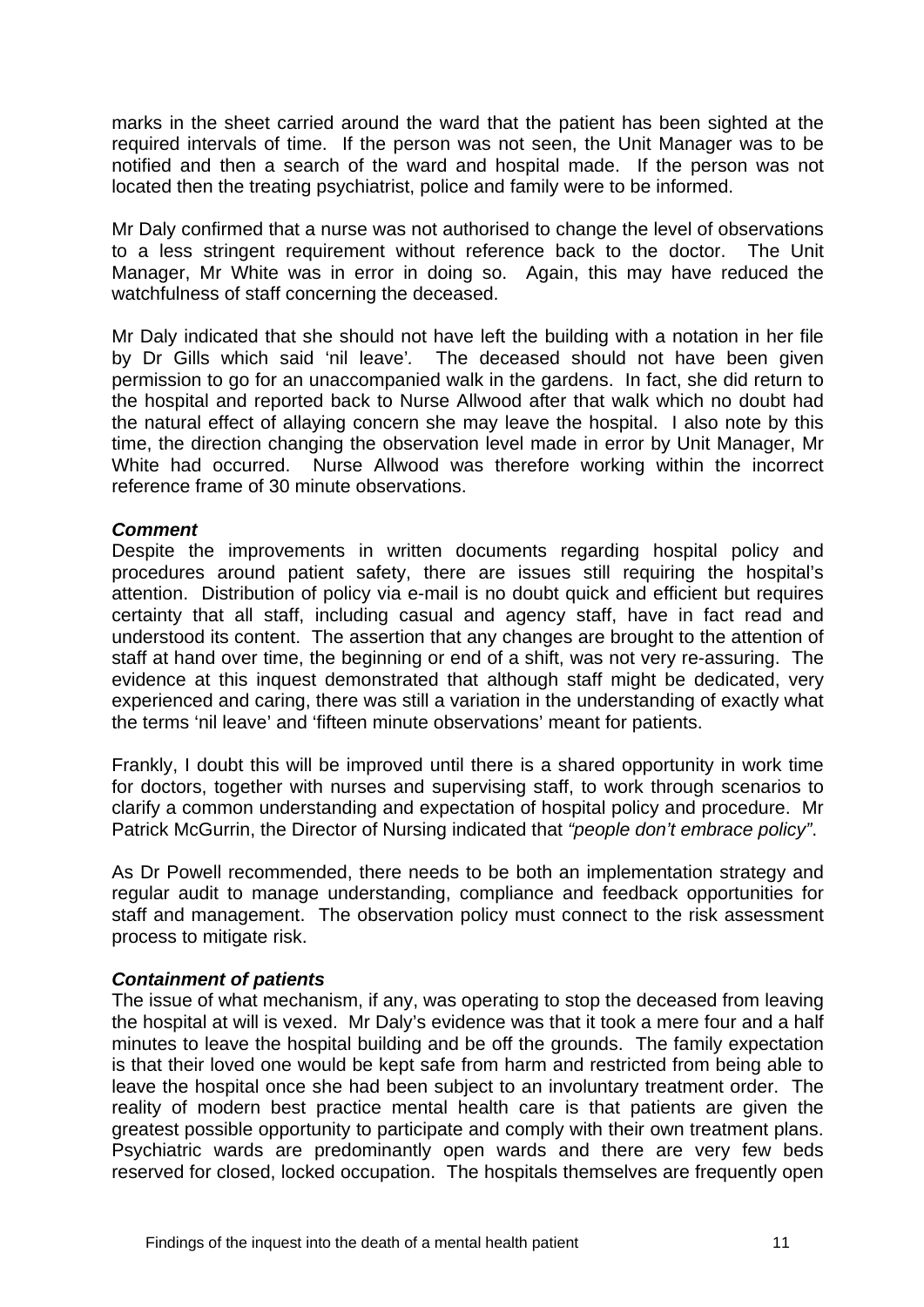to entry and exit, more so in the private sector perhaps than the public sector. Belmont Hospital has night time security only. There are numerous entry and exit points. Although there is a perimeter fence the entrance is open and apparently not easily adapted to a gate capable of closure and monitoring, perhaps by closed circuit television.

Within the hospital, the open acute psychiatric ward relied on the observation system to restrict a patient's movement. This system is based on a combination of the vigilance of nurses with responsibility for making set interval observations, coupled with the patient's willingness to comply. The suggestion that a nurse station or reception style desk at entry/exit points of the hospital seemed impractical given the number of possible points of egress.

Dr Unwin was convinced through his long experience that the most valuable system was properly conducted observations of patients by nurses trained and astute to the patients' continuing overall well being. Perhaps this is so, but the inquest clearly indicated a need for:-

- 1 A common understanding of exactly what restrictions on movement are implicit in various levels of observation.
- 2 A common understanding of what the term 'nil leave' means.
- 3 A common understanding of whether or not unaccompanied 'smoker's leave' is available to every patient irrespective of the level of observation.
- 4 A common understanding of the decision making process and record keeping required if a patient is given leave to exit the ward into the hospital grounds.
- 5 A common understanding of the degree of discretion allowed or period of time permitted for a patient not to be observed before reporting by the observation nurse to a designated person.

The Director of Nursing, Mr McGurrin was able to inform the inquest of many of the changes that have been implemented at Belmont Hospital. Some have been fairly recent and it is important that the hospital complete the process with adequate training, testing and monitoring to ensure that policies agreed to by senior levels of the organisation are truly embraced by all staff. The hospital is still considering such measures as the installation of closed circuit television to assist in some way with issues of both security and monitoring of patients' whereabouts to improve safety.

The means by which an individual hospital improves their awareness and responsiveness to mentally ill patients must ultimately be a decision for that organization. However, it is paramount that in the current treatment philosophy where every effort is made to engage with patients (clients) in a voluntary therapeutic agreement, strategies must be constantly devised and adhered to, ensuring that more vulnerable patients are quickly identified and treatment varied to assist them.

If a patient is incapable of meeting limits set for their own safety, then those with responsibility to care for them must be proactive. Invoking the more restrictive